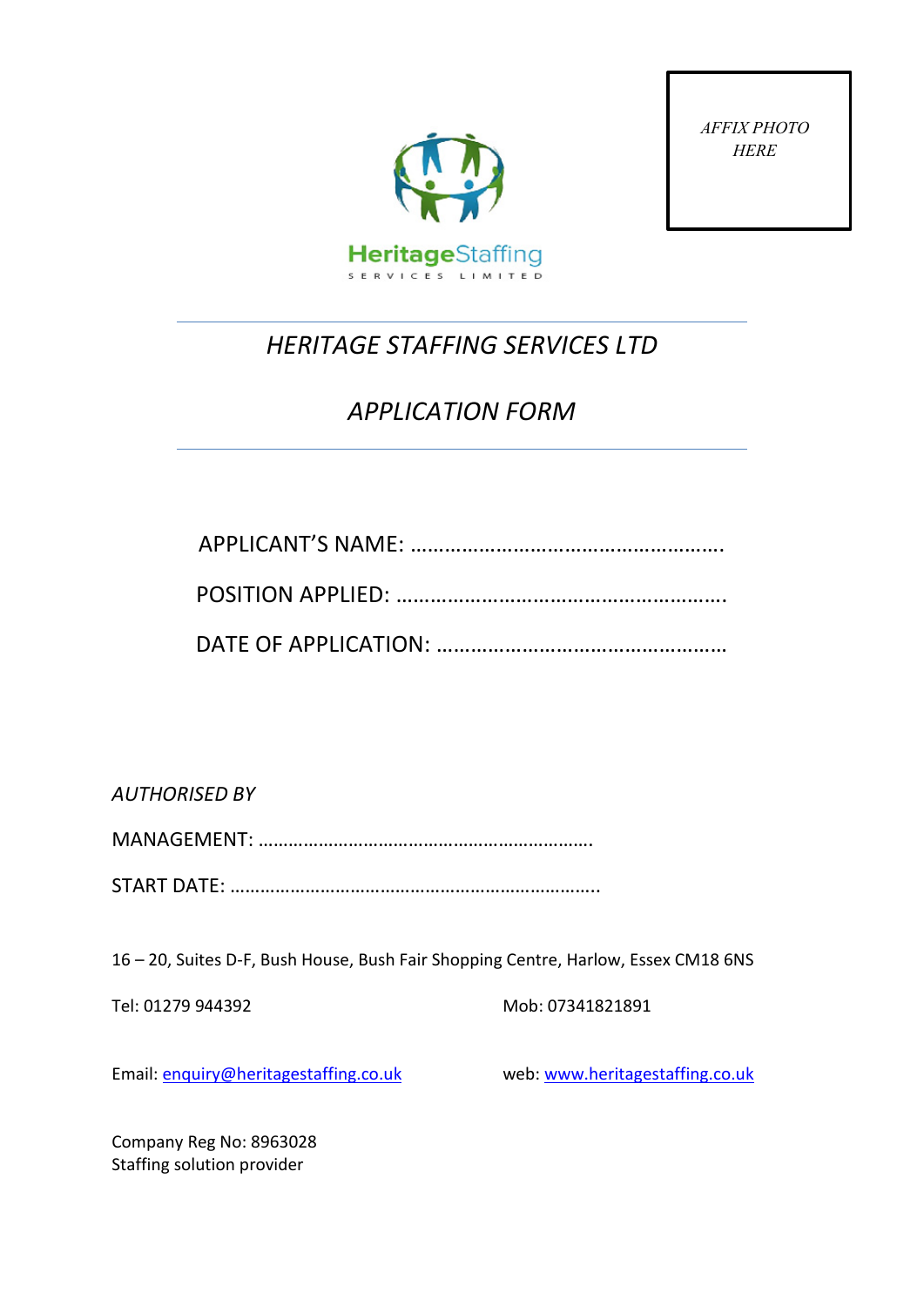#### Application Form- Confidential

The information supplied on this application form will be used to evaluate your suitability for employment at Heritage Staffing Services Limited. Please read the guidance notes before completing the forms. Once completed, please return the forms to us. If applying by email, please remember to quote the relevant job reference in the subject line of your email.

| Personal information                                                                      |                                                                                                                                                                                                                                      |
|-------------------------------------------------------------------------------------------|--------------------------------------------------------------------------------------------------------------------------------------------------------------------------------------------------------------------------------------|
|                                                                                           |                                                                                                                                                                                                                                      |
|                                                                                           |                                                                                                                                                                                                                                      |
|                                                                                           | Do you require a work permit to enable you to work in the UK?<br>(Yes or no) __________________                                                                                                                                      |
|                                                                                           |                                                                                                                                                                                                                                      |
|                                                                                           |                                                                                                                                                                                                                                      |
|                                                                                           | Mobile number: National According to the Contract of Contract of Mobile number: National According to the Contract of Contract of Contract of Contract of Contract of Contract of Contract of Contract of Contract of Contract       |
| Please answer the following question if the job/person profile for the job requires this. | <u>protocological control of the protocological control of the control of the control of the control of the control of the control of the control of the control of the control of the control of the control of the control of </u> |
| Do you hold a current full driving license? Yes<br>No                                     |                                                                                                                                                                                                                                      |
| Yes  <br>If yes is it a clean driving license?                                            | No If no please give details ___________________                                                                                                                                                                                     |

| Qualification and Training |                                                                      |               |         |                       |  |  |
|----------------------------|----------------------------------------------------------------------|---------------|---------|-----------------------|--|--|
| Date (From / To)           | Secondary School/<br>college/<br>university/training<br>organization | Qualification | Subject | <b>Grade Obtained</b> |  |  |

| Next of Kin | <b>Relationship to The Applicant</b> | Day Phone | <b>Evening Phone</b> |
|-------------|--------------------------------------|-----------|----------------------|
|             |                                      |           |                      |
|             |                                      |           |                      |
|             |                                      |           |                      |

| Membership of Professional Bodies (Nursing and Midwifery council, General Social Care Council or Other) |                   |  |  |  |
|---------------------------------------------------------------------------------------------------------|-------------------|--|--|--|
| Name:                                                                                                   | Membership/Status |  |  |  |
| Renewal Date                                                                                            | Number            |  |  |  |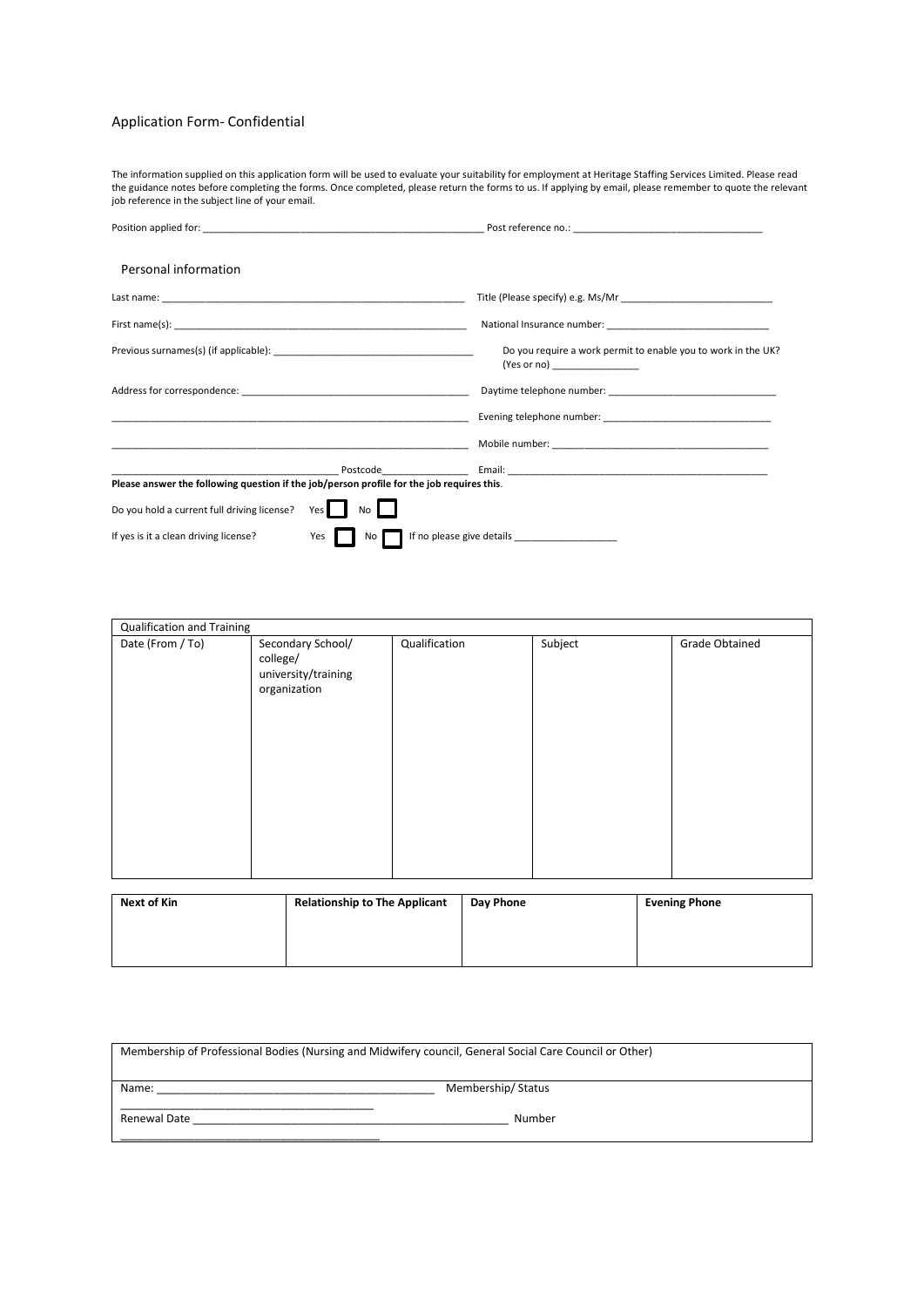#### *Employment Experience*

Please give details of your present or most recent employment/voluntary work first and work backwards. Include all periods of unemployment; travel etc, in the space provided so there are no gaps in the record. (If you have additional previous employment, please give details on a separate sheet using the same format).

| Date: from/to<br>(month/year | Employer's name and<br>address and nature of | Job titles and brief<br>description of duties | Current salary or final<br>salary (for post only) and |
|------------------------------|----------------------------------------------|-----------------------------------------------|-------------------------------------------------------|
|                              | business                                     |                                               | reason for leaving                                    |
|                              |                                              |                                               |                                                       |
|                              |                                              |                                               |                                                       |
|                              |                                              |                                               |                                                       |
|                              |                                              |                                               |                                                       |
|                              |                                              |                                               |                                                       |
|                              |                                              |                                               |                                                       |
|                              |                                              |                                               |                                                       |
|                              |                                              |                                               |                                                       |
|                              |                                              |                                               |                                                       |
|                              |                                              |                                               |                                                       |
|                              |                                              |                                               |                                                       |
|                              |                                              |                                               |                                                       |
|                              |                                              |                                               |                                                       |
|                              |                                              |                                               |                                                       |
|                              |                                              |                                               |                                                       |
|                              |                                              |                                               |                                                       |
|                              |                                              |                                               |                                                       |
|                              |                                              |                                               |                                                       |
|                              |                                              |                                               |                                                       |
|                              |                                              |                                               |                                                       |
|                              |                                              |                                               |                                                       |
|                              |                                              |                                               |                                                       |
|                              |                                              |                                               |                                                       |

### *Gaps in your employer*- Please provide information of any gaps in employment (Verification of employment gaps will be required if an offer employment is made)

| $\cdot$ $\cdot$<br>From (Month/Year) | $\sim$ $\sim$<br>. .<br>To (month/Year) | . .<br>Reason |
|--------------------------------------|-----------------------------------------|---------------|
|                                      |                                         |               |
|                                      |                                         |               |
|                                      |                                         |               |
|                                      |                                         |               |
|                                      |                                         |               |
|                                      |                                         |               |
|                                      |                                         |               |
|                                      |                                         |               |
|                                      |                                         |               |
|                                      |                                         |               |
|                                      |                                         |               |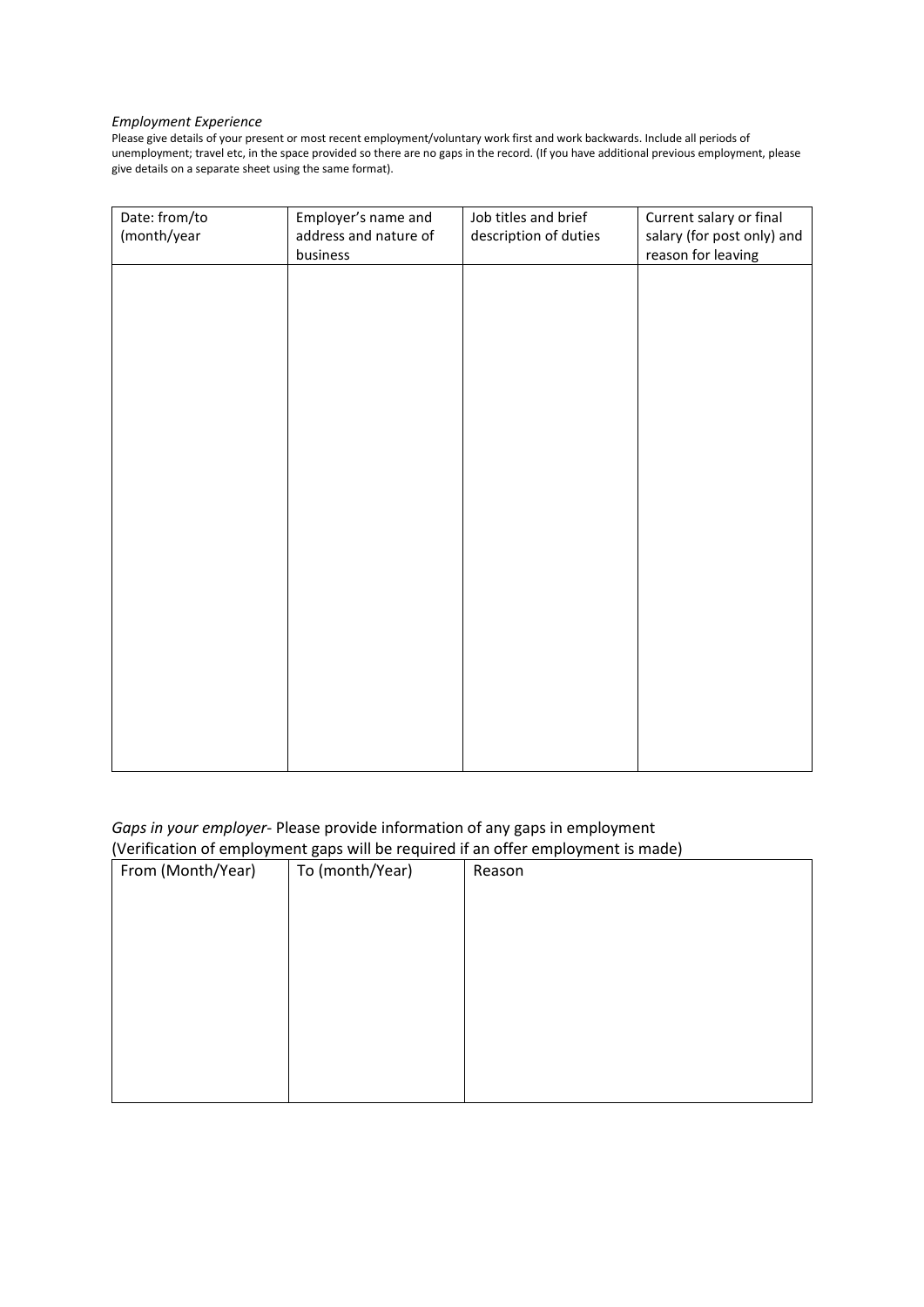#### *References*

Please ensure that you give a minimum of two references which cover at least the last five years of your employment. The first of your references must be your present employer and your relevant line manager. If you are unemployed, this should be your last employer, or if this is your first job, your head-teacher or college tutor. Please note that Heritage Staffing Services Ltd reserves the right to take up references in respect of any previous employment paid or unpaid, without further notification to you.\* You may also provide the name of a personal referee as well as your employment references if you wish.

| Current employer:                                                                                                                                                                                                                                                                                                                                                                                                                                       | Previous employer/Character Reference:                                                               |  |  |  |  |
|---------------------------------------------------------------------------------------------------------------------------------------------------------------------------------------------------------------------------------------------------------------------------------------------------------------------------------------------------------------------------------------------------------------------------------------------------------|------------------------------------------------------------------------------------------------------|--|--|--|--|
|                                                                                                                                                                                                                                                                                                                                                                                                                                                         |                                                                                                      |  |  |  |  |
|                                                                                                                                                                                                                                                                                                                                                                                                                                                         |                                                                                                      |  |  |  |  |
|                                                                                                                                                                                                                                                                                                                                                                                                                                                         | Organization address (in full): 2008 2012 2023 2024 2022 2023 2024 2022 2023 2024 2022 2023 2024 202 |  |  |  |  |
|                                                                                                                                                                                                                                                                                                                                                                                                                                                         |                                                                                                      |  |  |  |  |
| Postcode                                                                                                                                                                                                                                                                                                                                                                                                                                                | Postcode and the postcode                                                                            |  |  |  |  |
|                                                                                                                                                                                                                                                                                                                                                                                                                                                         |                                                                                                      |  |  |  |  |
|                                                                                                                                                                                                                                                                                                                                                                                                                                                         |                                                                                                      |  |  |  |  |
|                                                                                                                                                                                                                                                                                                                                                                                                                                                         | In what capacity do you know them?                                                                   |  |  |  |  |
| Yes I<br><b>No</b><br>Can we contact your current employer prior to any conditional offer of employment?<br>*** Please note that it is Heritage Staffing Services Ltd's policy to obtain references prior to interview for any post in a residential<br>establishment. For all posts, we will ask your referees for comments on your suitability for the post and for employment referees request<br>details on attendance, sickness levels and salary. |                                                                                                      |  |  |  |  |
| Notice Period If appointed how soon you could join us: _________________________                                                                                                                                                                                                                                                                                                                                                                        |                                                                                                      |  |  |  |  |

**Disability** Heritage Staffing Services Ltd has a policy of interviewing applicants who have a disability and who meet the essential shortlisting criteria. In order to ensure that this happens, please complete the following:

- a) The Equality Act 2010 defines disability as' a physical or mental impairment which has a substantial and long-term adverse effect on the ability to carry out normal day-to-day activities. Do you consider yourself to have or have had a disability?  $Yes$  No  $\Box$  If yes please give details:
- b) If the answer to the above is yes, are there any reasonable adjustments that need to be made, should you progress beyond this stage?

| ۷ρς<br>ن ب | No<br>___ | details<br>٬۱۵٬<br>nıe<br>יח שו<br>.cusc<br>. . |
|------------|-----------|-------------------------------------------------|
|            |           |                                                 |

#### *Relevant Experience*

Please tell us how your experience, skills and qualifications meet the requirements of the person and job profiles. Please focus your response on the abilities and/or competencies required for the role giving evidence of your experience to date (maximum of 2 A4 sheets). The information you provide will be the basis for shortlisting and you may find it useful to refer to the guidance notes attached before completing this section. (Please use continuation sheet)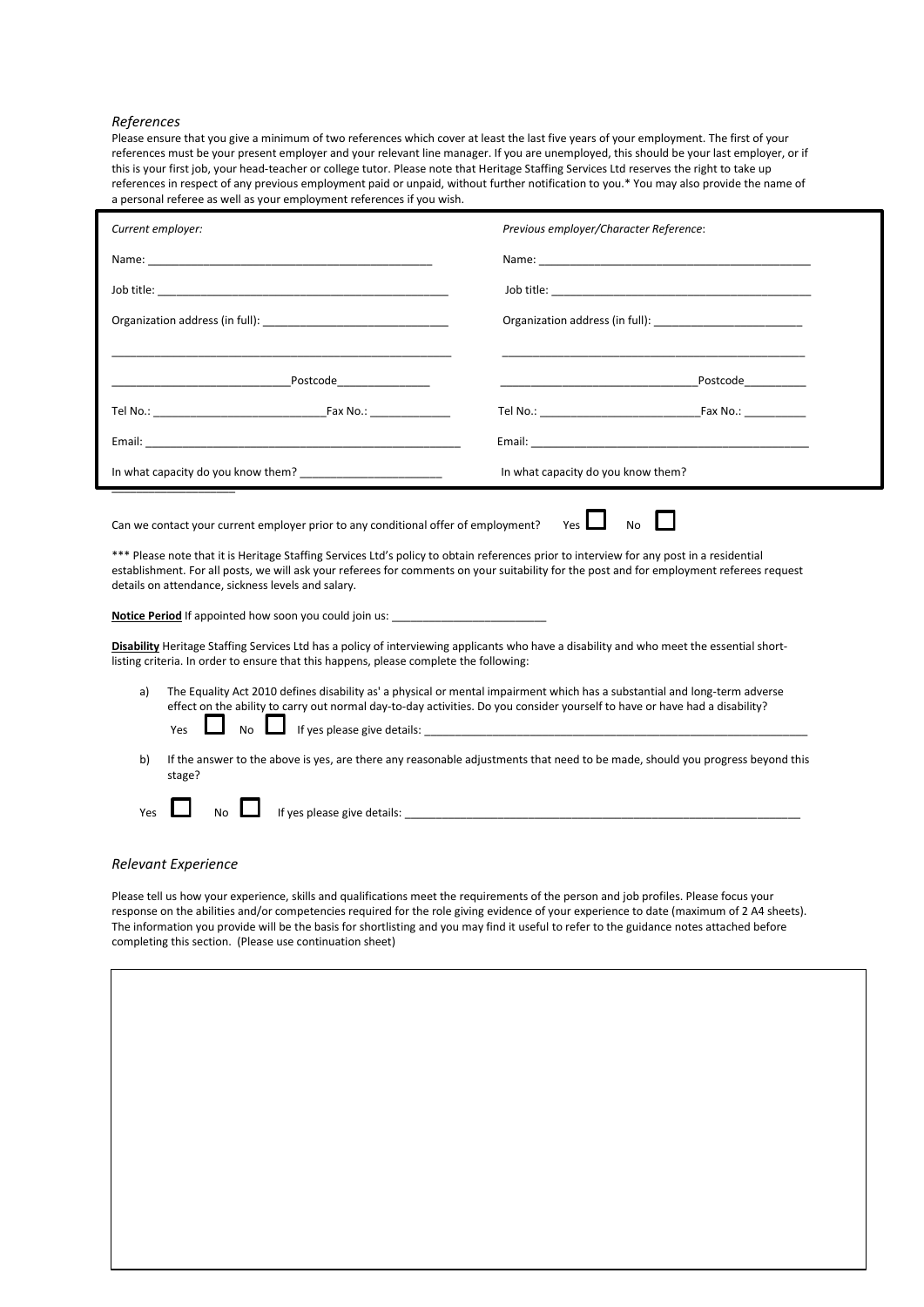| Bank/ Building Society Details                                                                                                                                                                                                                                                                                                                                                                                                                                                                                                          |
|-----------------------------------------------------------------------------------------------------------------------------------------------------------------------------------------------------------------------------------------------------------------------------------------------------------------------------------------------------------------------------------------------------------------------------------------------------------------------------------------------------------------------------------------|
| Surname:                                                                                                                                                                                                                                                                                                                                                                                                                                                                                                                                |
| Forenames:                                                                                                                                                                                                                                                                                                                                                                                                                                                                                                                              |
| Branch:                                                                                                                                                                                                                                                                                                                                                                                                                                                                                                                                 |
| Payroll:<br>Private/Domestic Payroll No:                                                                                                                                                                                                                                                                                                                                                                                                                                                                                                |
|                                                                                                                                                                                                                                                                                                                                                                                                                                                                                                                                         |
| TO BE COMPLETED BY EMPLOYEE                                                                                                                                                                                                                                                                                                                                                                                                                                                                                                             |
| I authorized Heritage Staffing Services to pay my weekly earnings direct into the Bank/Building society Account whose details follow.                                                                                                                                                                                                                                                                                                                                                                                                   |
| I will notify Heritage Staffing Services in writing of any change to these details                                                                                                                                                                                                                                                                                                                                                                                                                                                      |
| Building Society Roll No: (if applicable)                                                                                                                                                                                                                                                                                                                                                                                                                                                                                               |
| Bank Name: (if a Building Society Account please give the Society's Bank details)                                                                                                                                                                                                                                                                                                                                                                                                                                                       |
|                                                                                                                                                                                                                                                                                                                                                                                                                                                                                                                                         |
| Bank Branch:                                                                                                                                                                                                                                                                                                                                                                                                                                                                                                                            |
| Sort Code:                                                                                                                                                                                                                                                                                                                                                                                                                                                                                                                              |
| Account Holder's Name:<br><b>Account No:</b>                                                                                                                                                                                                                                                                                                                                                                                                                                                                                            |
| Signed:<br>Date:                                                                                                                                                                                                                                                                                                                                                                                                                                                                                                                        |
| Name Printed:                                                                                                                                                                                                                                                                                                                                                                                                                                                                                                                           |
| REHABILITATION OF OFFENDERS                                                                                                                                                                                                                                                                                                                                                                                                                                                                                                             |
|                                                                                                                                                                                                                                                                                                                                                                                                                                                                                                                                         |
| <b>Applicant Declaration</b>                                                                                                                                                                                                                                                                                                                                                                                                                                                                                                            |
| Because of the nature of the work for which you are applying, the provisions of Section 4(2) of the Rehabilitation of Offenders Act (1974) do<br>not apply by virtue of the Rehabilitation of Offenders Act (1974) (exceptions) Order 1975. Applicants are therefore required to give<br>information about convictions, which for other purposes are "pent' under the provisions of the Act. Any information given will be completely<br>confidential and will be considered only in relation for positions to which the Order applies. |
| HAVE YOU AT ANY TIME BEEN CONVICTED OF AN OFFENCE? (Y/N) IF YES, PLEASE GIVE DETAILS BELOW: -                                                                                                                                                                                                                                                                                                                                                                                                                                           |
| I declare that the information given above is, to the best of my knowledge, true, I am permitted to work in the UK. I have read, understood and<br>agree to the conditions of work for temporary nurses and carers, of which I have been given a copy. I understand that my registration is<br>subject to the receipt of at least two satisfactory references and a satisfactory result after checking with the Department of Health and/or<br>Police records.                                                                          |
| I undertake to inform Heritage Staffing Services should I be convicted of an offence in the future. I acknowledge that this information may<br>form the basis of a computerized personnel system to which I will have access as determined by the Data Protection Act 1984. I agree to<br>respect the confidentiality of Patients and any other information I may have access to all times.                                                                                                                                             |
| Your registration with Heritage Staffing Services can be terminated at any time following unsatisfactory work reports.                                                                                                                                                                                                                                                                                                                                                                                                                  |
| PROFESSIONAL INDEMNITY (MALPRACTICE) INSURANCE FOR QUALIFIED NURSES MIDWIVES, NURSING AUXILIARIES AND CARERS.<br>Contribution to the scheme is compulsory and a small charge (currently £2.38p per week) is automatically deducted from your payment                                                                                                                                                                                                                                                                                    |
| Signed:<br>Date:                                                                                                                                                                                                                                                                                                                                                                                                                                                                                                                        |
|                                                                                                                                                                                                                                                                                                                                                                                                                                                                                                                                         |
|                                                                                                                                                                                                                                                                                                                                                                                                                                                                                                                                         |

*Criminal Records, Disqualification & Declaration*

Please refer to covering letter before completing section B, C or D below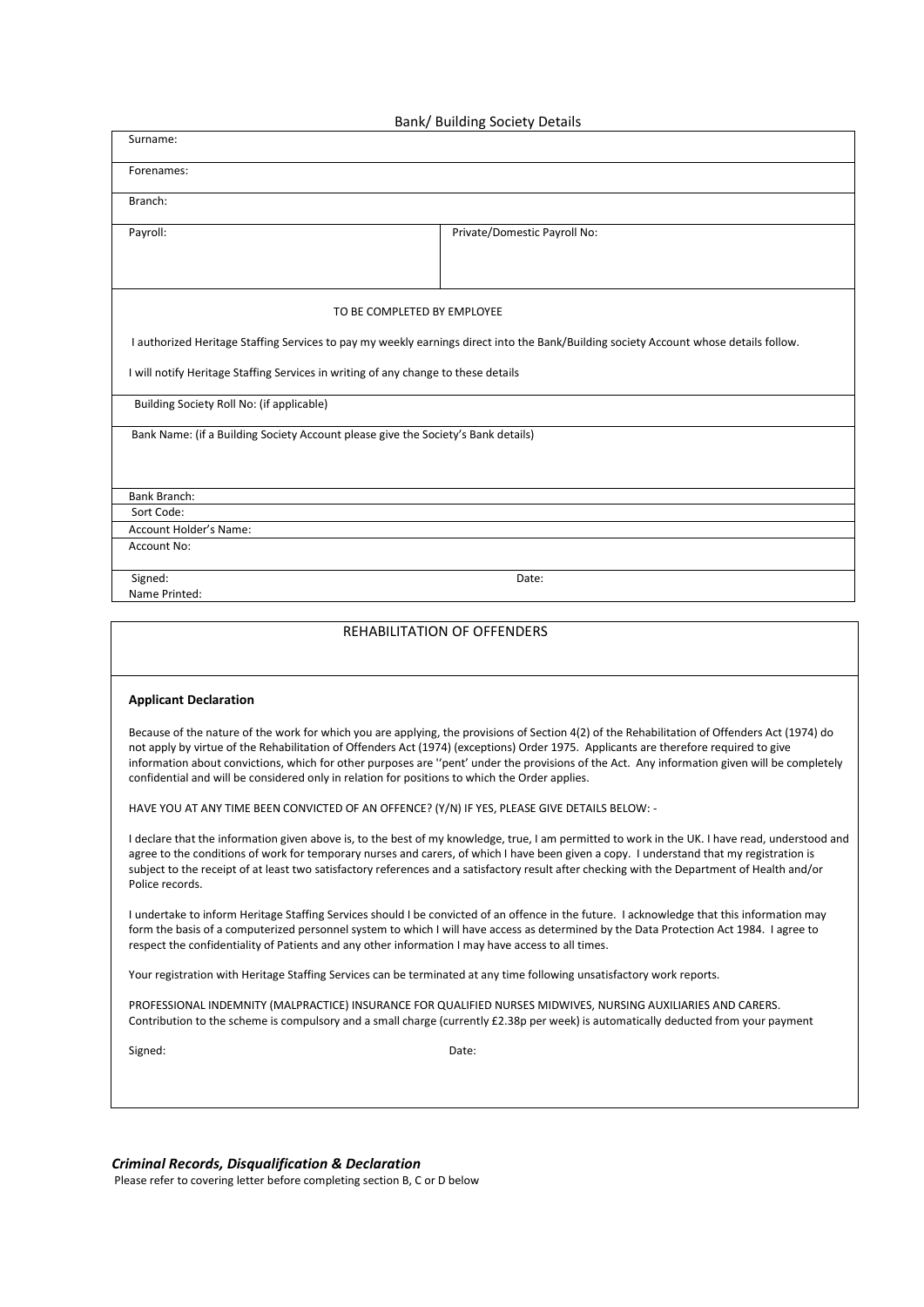#### **Section A- All applicants**

Are you subject to any current outstanding disciplinary action or legal proceedings? Yes

|  | N۸ |  |
|--|----|--|

If yes, please give details:

| <b>Section B</b> - General posts<br><b>Criminal convictions</b>                                                                                                          |                       |
|--------------------------------------------------------------------------------------------------------------------------------------------------------------------------|-----------------------|
| Have you ever been convicted of a criminal offence ('unspent' only)?<br>No<br><b>Yes</b>                                                                                 |                       |
| If yes, please give us details of all offences, penalties and dates on the page<br>marked Criminal Record/Disqualification/Other in this application form.               |                       |
| Section C- Posts working with children or vulnerable adults                                                                                                              |                       |
| <b>Criminal record</b><br>Have you ever been convicted of a criminal offence or cautioned?<br>Reprimanded or given a final warning by the police ('spent' or 'unspent')? | Yes                   |
| If yes, please give details of all offences, penalties and dates on the page<br>Marked Criminal Record/Disqualification/Other in this application form.                  |                       |
| <b>Regulatory body sanctions</b>                                                                                                                                         |                       |
| Are you subject to any sanctions imposed by a regulatory body,<br>eg GSCC, NISCC, SCCC, CCW, GTC?                                                                        | No<br>Yes             |
| If yes, please give details on the page marked Criminal Record/<br>Disqualification/Other in this application form.                                                      |                       |
| Disqualification from working with children or vulnerable adults<br>Are you disqualified from working with children or vulnerable adults?                                | Yes                   |
| <b>Section D- Enhanced Disclosures only</b>                                                                                                                              |                       |
| Are you aware of any police enquiries undertaken following allegations<br>made against you that may have a bearing on your suitability for the post?                     | N <sub>0</sub><br>Yes |
| If yes, please give details on the page marked Criminal Record/Disqualification/Other in this application form.                                                          |                       |
| Declaration- To be completed by all applicants                                                                                                                           |                       |
| I confirm that the information I have given is correct and complete and that any false statements or omissions may render me liable to                                   |                       |

\_\_\_\_\_\_\_\_\_\_\_\_\_\_\_\_\_\_\_\_\_\_\_\_\_\_\_\_\_\_\_\_\_\_\_\_\_\_\_\_\_\_\_\_\_\_\_\_\_\_\_\_\_\_\_\_\_\_\_\_\_\_\_\_\_\_\_\_\_\_\_\_\_\_\_\_\_\_\_\_\_\_\_\_\_\_\_\_\_\_\_\_\_\_\_\_\_\_\_\_\_\_\_\_\_\_\_\_\_\_\_\_\_

I understand and agree that data contained in the application form will be used and processed for recruitment purposes. I also understand and agree that should I become an employee, the information will also be used for employment related purposes. I agree to Heritage Staffing Services Ltd's holding and processing this information

\_\_\_\_\_\_\_\_\_\_\_\_\_\_\_\_\_\_\_\_\_\_\_\_\_\_\_\_\_\_\_\_\_\_\_\_\_\_\_\_\_\_\_\_\_\_\_\_\_\_\_\_\_\_\_\_\_\_\_\_\_\_\_\_\_\_\_\_\_\_\_\_\_\_\_\_\_\_\_\_\_\_\_\_\_\_\_\_\_\_\_\_\_\_\_\_\_\_\_\_\_\_\_\_\_\_\_\_\_\_\_\_\_ \_\_\_\_\_\_\_\_\_\_\_\_\_\_\_\_\_\_\_\_\_\_\_\_\_\_\_\_\_\_\_\_\_\_\_\_\_\_\_\_\_\_\_\_\_\_\_\_\_\_\_\_\_\_\_\_\_\_\_\_\_\_\_\_\_\_\_\_\_\_\_\_\_\_\_\_\_\_\_\_\_\_\_\_\_\_\_\_\_\_\_\_\_\_\_\_\_\_\_\_\_\_\_\_\_\_\_\_\_\_\_\_\_ \_\_\_\_\_\_\_\_\_\_\_\_\_\_\_\_\_\_\_\_\_\_\_\_\_\_\_\_\_\_\_\_\_\_\_\_\_\_\_\_\_\_\_\_\_\_\_\_\_\_\_\_\_\_\_\_\_\_\_\_\_\_\_\_\_\_\_\_\_\_\_\_\_\_\_\_\_\_\_\_\_\_\_\_\_\_\_\_\_\_\_\_\_\_\_\_\_\_\_\_\_\_\_\_\_\_\_\_\_\_\_\_\_

Signed: ………………………………………… Date: ………………….

dismissal without notice or in some instances, referral to the police.

### **Criminal Records/ Disqualification/ Other**

**Details of Declaration of Criminal Convictions (Please give details below):**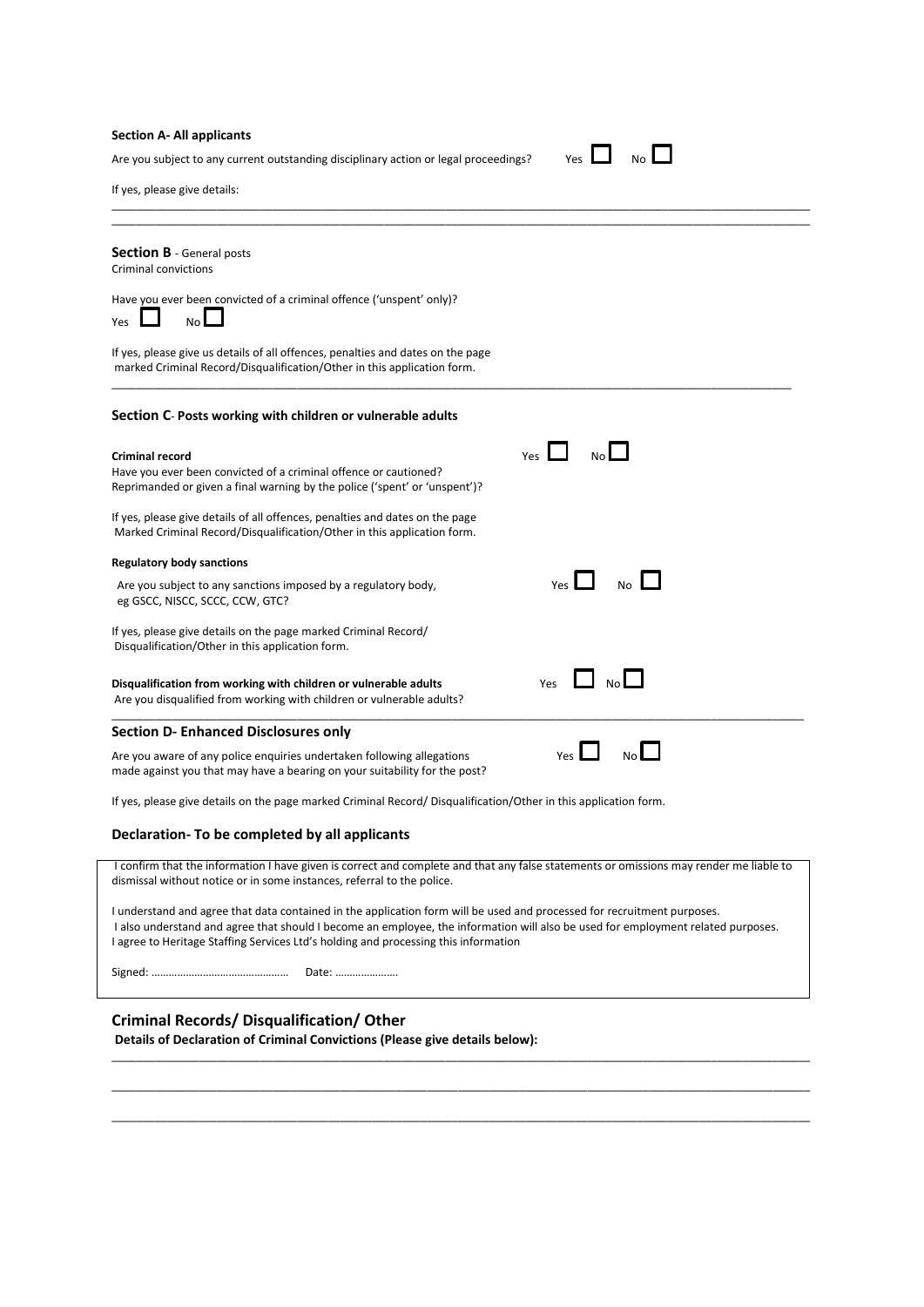# **Declaration of Health (Ref 5U)**

| Name:                                                                                                                                                                                                                                                                                                                                                                     |                                                                                                     |     |    |                      |  |  |
|---------------------------------------------------------------------------------------------------------------------------------------------------------------------------------------------------------------------------------------------------------------------------------------------------------------------------------------------------------------------------|-----------------------------------------------------------------------------------------------------|-----|----|----------------------|--|--|
| Maiden Name:                                                                                                                                                                                                                                                                                                                                                              |                                                                                                     |     |    |                      |  |  |
| Home Address:                                                                                                                                                                                                                                                                                                                                                             |                                                                                                     |     |    |                      |  |  |
|                                                                                                                                                                                                                                                                                                                                                                           | Postcode:<br>Phone:                                                                                 |     |    |                      |  |  |
| Please answer the following questions by ticking the appropriate YES/4O box. If the answer to any questions is YES, then give details in the space provided or on the back of this form. It is your<br>responsibility to inform us immediately if any of the following information changes.<br>Have you ever had in your life, including childhood, any of the following? |                                                                                                     |     |    |                      |  |  |
| <b>Description of illness</b>                                                                                                                                                                                                                                                                                                                                             |                                                                                                     | Yes | No | <b>Details/Dates</b> |  |  |
| 1.                                                                                                                                                                                                                                                                                                                                                                        | Cardiac/Vascular illness                                                                            |     |    |                      |  |  |
| 2.                                                                                                                                                                                                                                                                                                                                                                        | Eye Disease/ Inquiry or Defect of Vision not<br>Corrected by Lenses                                 |     |    |                      |  |  |
| 3.                                                                                                                                                                                                                                                                                                                                                                        | Asthma                                                                                              |     |    |                      |  |  |
| 4.                                                                                                                                                                                                                                                                                                                                                                        | Tuberculosis                                                                                        |     |    |                      |  |  |
| 5.                                                                                                                                                                                                                                                                                                                                                                        | <b>Diabetes</b>                                                                                     |     |    |                      |  |  |
| 6.                                                                                                                                                                                                                                                                                                                                                                        | Epilepsy, Frequent Fainting Attacks                                                                 |     |    |                      |  |  |
| 7.                                                                                                                                                                                                                                                                                                                                                                        | Chicken Pox                                                                                         |     |    |                      |  |  |
| 8.                                                                                                                                                                                                                                                                                                                                                                        | Any Degree of hearing loss                                                                          |     |    |                      |  |  |
| 9.                                                                                                                                                                                                                                                                                                                                                                        | Hepatitis                                                                                           |     |    |                      |  |  |
| 10.                                                                                                                                                                                                                                                                                                                                                                       | Back Pain, Sciatica                                                                                 |     |    |                      |  |  |
| 11.                                                                                                                                                                                                                                                                                                                                                                       | Do you have any deformities, which effect movements?                                                |     |    |                      |  |  |
| 12.                                                                                                                                                                                                                                                                                                                                                                       | Are you receiving any medication from a doctor?                                                     |     |    |                      |  |  |
| 13. Have you ever been treated for any other<br>serious illness/operation?                                                                                                                                                                                                                                                                                                |                                                                                                     |     |    |                      |  |  |
| 14.                                                                                                                                                                                                                                                                                                                                                                       | Are you registered a disabled person?                                                               |     |    |                      |  |  |
| 15.                                                                                                                                                                                                                                                                                                                                                                       | <b>Mental Illness</b>                                                                               |     |    |                      |  |  |
|                                                                                                                                                                                                                                                                                                                                                                           | 16. I believe that I am medically fit to carry out<br>the duties of the position I have applied for |     |    |                      |  |  |
| 17. Are there any reasonable adjustments that an<br>employer should make to enable you to work?                                                                                                                                                                                                                                                                           |                                                                                                     |     |    |                      |  |  |